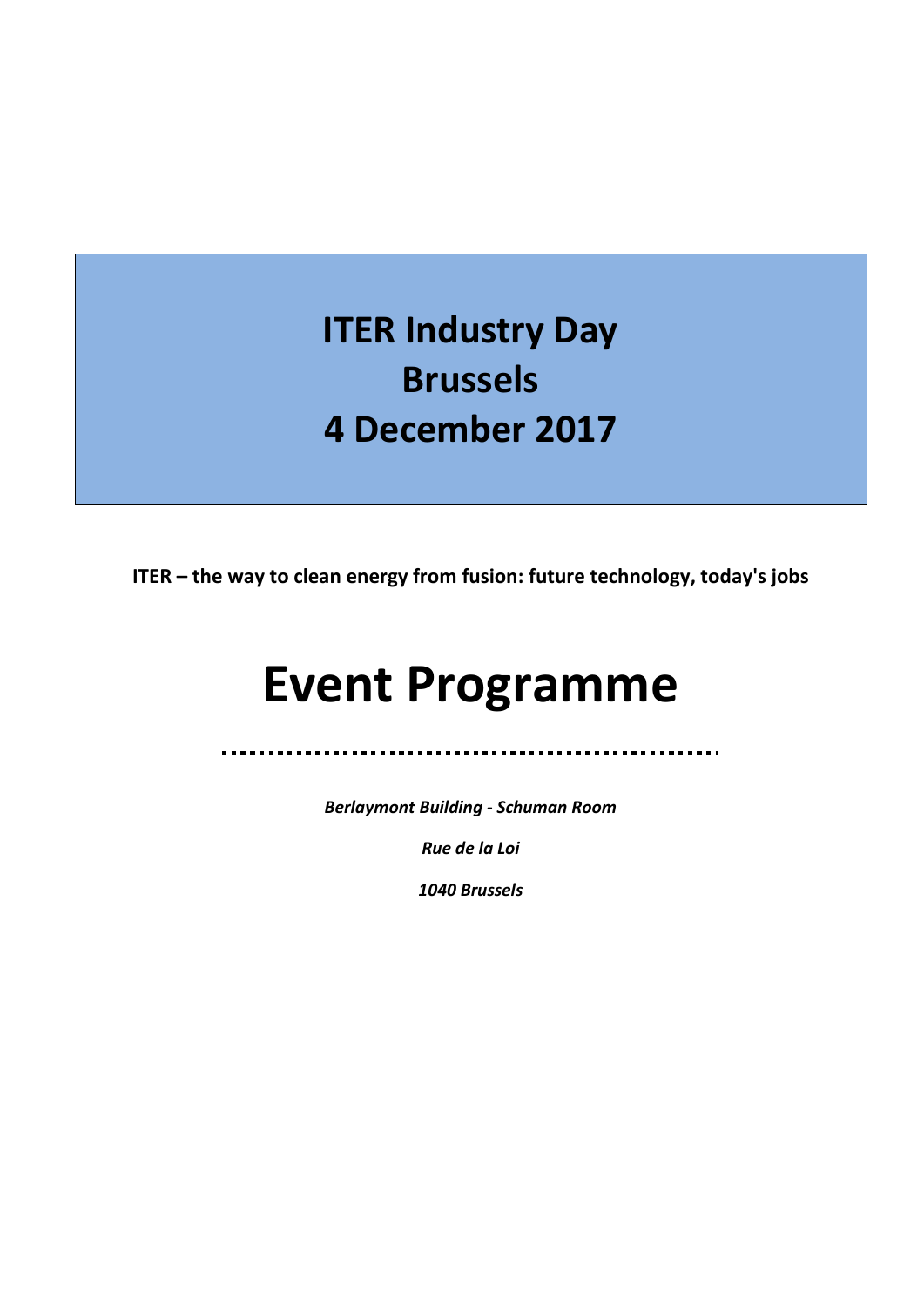# **1. General information**

### **Introduction**

The European Commission convenes a one-day business conference to showcase, discuss and reinforce the benefits of European participation in the ITER project. This project, bringing fusion energy closer to realization, already offers important opportunities and results for the European economy and industries. The Directorate-General for Energy of the European Commission invites European businesses, policy-makers, scientists, civic society and media to take an active part in this event.

The key aims of the conference are:

- to demonstrate that ITER is not only promising clean abundant energy for the future but also already at present offers important opportunities for European industry

- to highlight the synergies and cross-cutting effects that participation in ITER brings to European industry, research communities as well as ordinary citizens.

### **ITER in a nutshell – a unique project with multiple economic benefits**

Launched in 2006 by seven global partners (EU, China, India, Japan, South Korea, Russia and the USA), ITER is a pioneering project to build a unique experimental facility for testing fusion as a potential commercially exploitable, sustainable energy source. ITER is under construction in the South of France, on a 180-hectare site, with over 10 million components being built in factories around the world. Around 75 % of the investment in ITER construction is spent on components and activities that result in the creation of new knowledge and cutting-edge technology, offering European high-tech industries and SMEs an excellent opportunity for innovation and the development of "spin off" products for exploitation outside fusion (such as the energy or the aviation sectors).

The construction of the project has significantly accelerated after major changes in its management in 2015 and has by now crossed a half-point in physical completion. While the agreements for nearly 90% of all deliveries have been concluded between the ITER project management and ITER members, contracting and manufacturing in ITER Members is in full swing, offering business opportunities for industry as research community. The first operation of the ITER machine ("First Plasma") is planned for December 2025.

ITER will not only demonstrate the scientific feasibility of fusion but also resolve many technical issues and thereby take fusion to the point where industrial applications can be envisaged. By producing 500 MW of power from an input of 50 MW—a "gain factor" of 10—ITER will be the stepping stone for future demonstration of the feasibility of commercial fusion power plants.

#### **A few words on the conference**

The major features of this event are:

- **Participation:** over 100 policy-makers including Members of the European Parliament, representatives of EU Member States as well as industry CEOs and senior executives from Europe and other ITER Members
- **General information on ITER**: a general information stand on ITER is in the exhibition area outside the meeting room
- **Exhibition:** stands in front of the meeting room present fusion and energy-related research and activities developed by enterprises involved in ITER
- **Press/Media:** journalists accredited with the Commission and thus having access to Berlaymont may be present at the event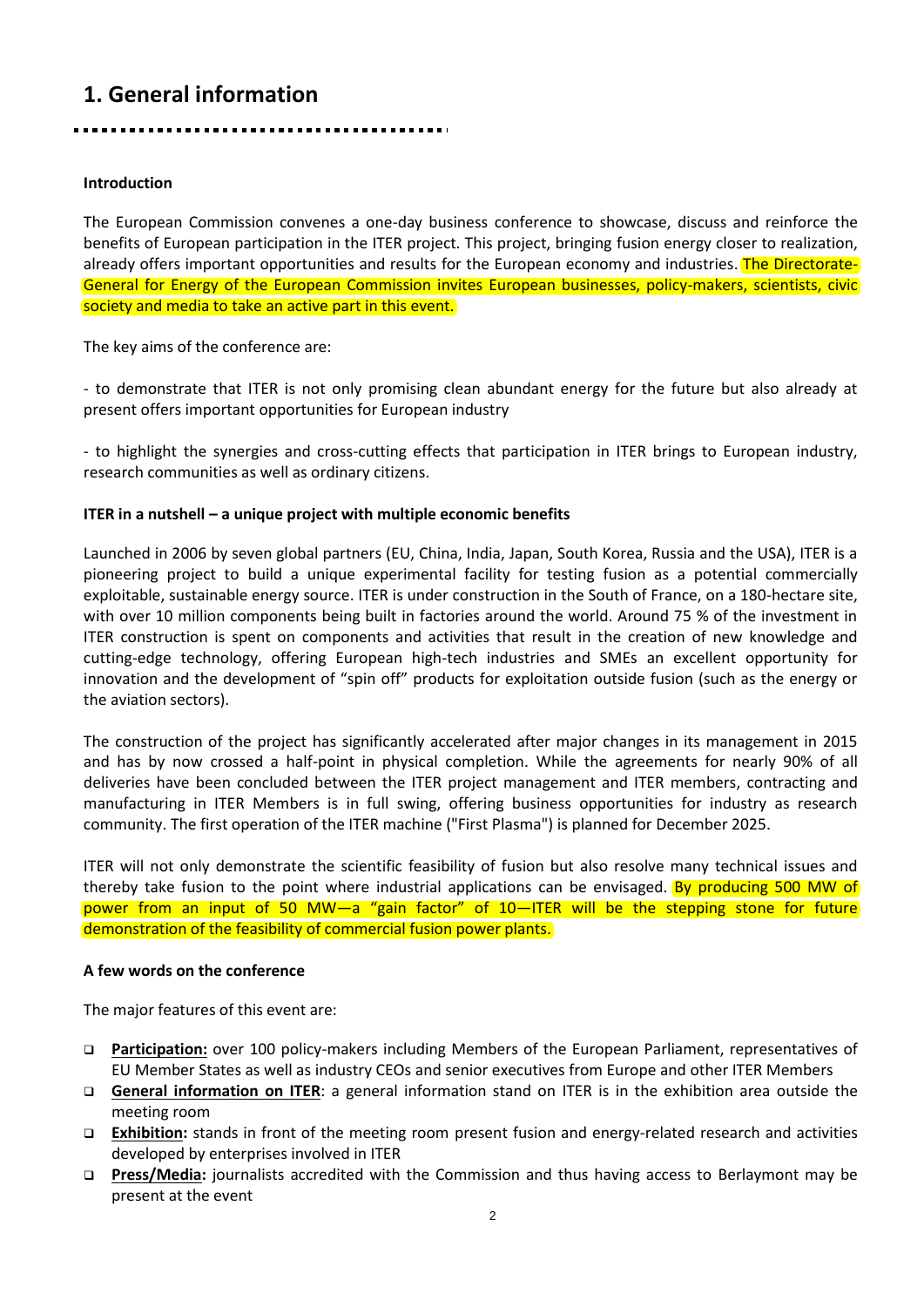## **2. Programme**

## **4 December morning 8:30 Welcome coffee and free exhibition viewing** 9:30 **Opening session Moderator**: Dominique Ristori, DG ENER, European Commission **Speakers: • Miguel Arias Cañete, European Commissioner in charge of Climate Action and Energy**  Frederique Vidal, Minister for Higher Education, Research and Innovation, France **• Bernard Bigot, Director-General, ITER Organization** 10:30 **ITER as a source of direct benefits for the economy and society at large** This round table will look at the present impact of ITER activities for European technology and business development opportunities in all sectors (including the lower skill job market and students) in terms of job creation, contracts, benefits and synergies, etc. **Moderator**: Johannes Schwemmer, Director, Fusion for Energy **Panelists:** Antti Ilmari Peltomäki, DDG GROW, European Commission Jerome Pamela, Chair, Eurofusion Giuseppe Taddia, General Manager, OCEM Power Electronics Paolo Fedeli, CEO, Belleli Energy Franz Leher, Business Head, MAN Rafael Trivino, General Manager, ENSA 12:00 **Lunch break (buffet lunch offered in foyer) 4 December afternoon** 13.30 **Start of afternoon session Video message by Commissioner for Budget and Human Resources Guenther H. Oettinger** 13:40 **Cross-cutting effects and indirect benefits from a high technology project** This round table will present spin-offs, spill-overs, start-ups and applications of the results of ITER-related contracts in other technological/industrial areas and will highlight their effects for the European industry, economy and society (general public or specific groups). **Moderator**: Daniel Verwaerde, High Representative of France for ITER **Keynote speaker:** Dimitar Tonev, Director, Institute for Nuclear Research and Energy, Bulgarian Academy of Sciences **Panelists:** Ines Ayala-Sender, Member of the European Parliament Martina Dlabajova, Member of the European Parliament Joaquin Sanchez, Chairman, F4E Governing Board Falko Busse, Executive Vice President, Biospin Jens Verbeeck, CEO, MAGICS Instruments Sergio Frattini, CEO, ASG Superconductors Michael Peiniger, Managing Director, Research Instruments **15:10 Coffee**